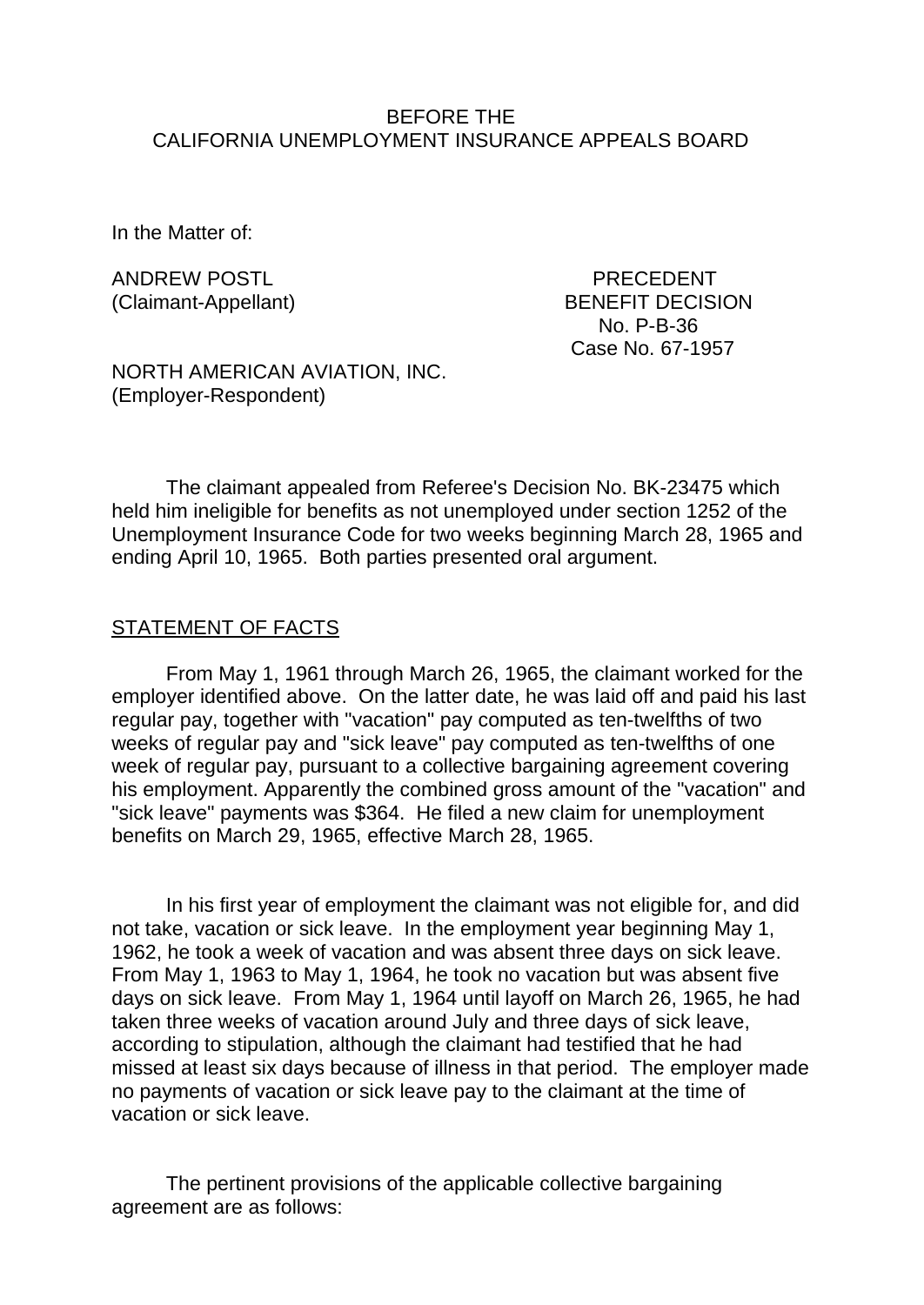# "ARTICI F XVIII

# VACATION AND SICK LEAVE ALLOWANCE"

\* \* \*

#### "(d) Anniversary Date.

"An employee's anniversary date shall be the date upon which the employee has completed a year of continuous service since his most recent date of hire or since the date on which the employee last became eligible for vacation and sick leave allowance pursuant to section 2 or 6 hereof.

## "2. VACATION ALLOWANCE.

"(a) Employees completing one year of continuous service, as defined in section 1(a) hereof, will become eligible for an annual vacation leave of two (2) full calendar weeks for which they will receive vacation allowance equivalent to eighty (80) hours' pay at the employee's basic hourly rate in effect on the employee's anniversary date.

\* \* \*

#### "3. SCHEDULING OF VACATIONS.

"Vacation leaves will be scheduled and completed in accordance with the following:

"(a) Vacations will be scheduled only after completion of one full year of continuous service. Subsequent vacations may be scheduled only upon completion of each successive full year of continuous service. No vacation will be granted prior to the eligibility date.

"(b) The employee's Foreman or department Head will arrange vacations in accordance with the interests of the work requirements of the department and, whenever possible and practical, within a period of thirty (30) days immediately following the date upon which the employee becomes eligible for vacation leave.

"(c) All vacation leaves will be scheduled to begin on a Monday and be completed on a Sunday. Each employee will be given written notice of his approved vacation period prior to its commencement.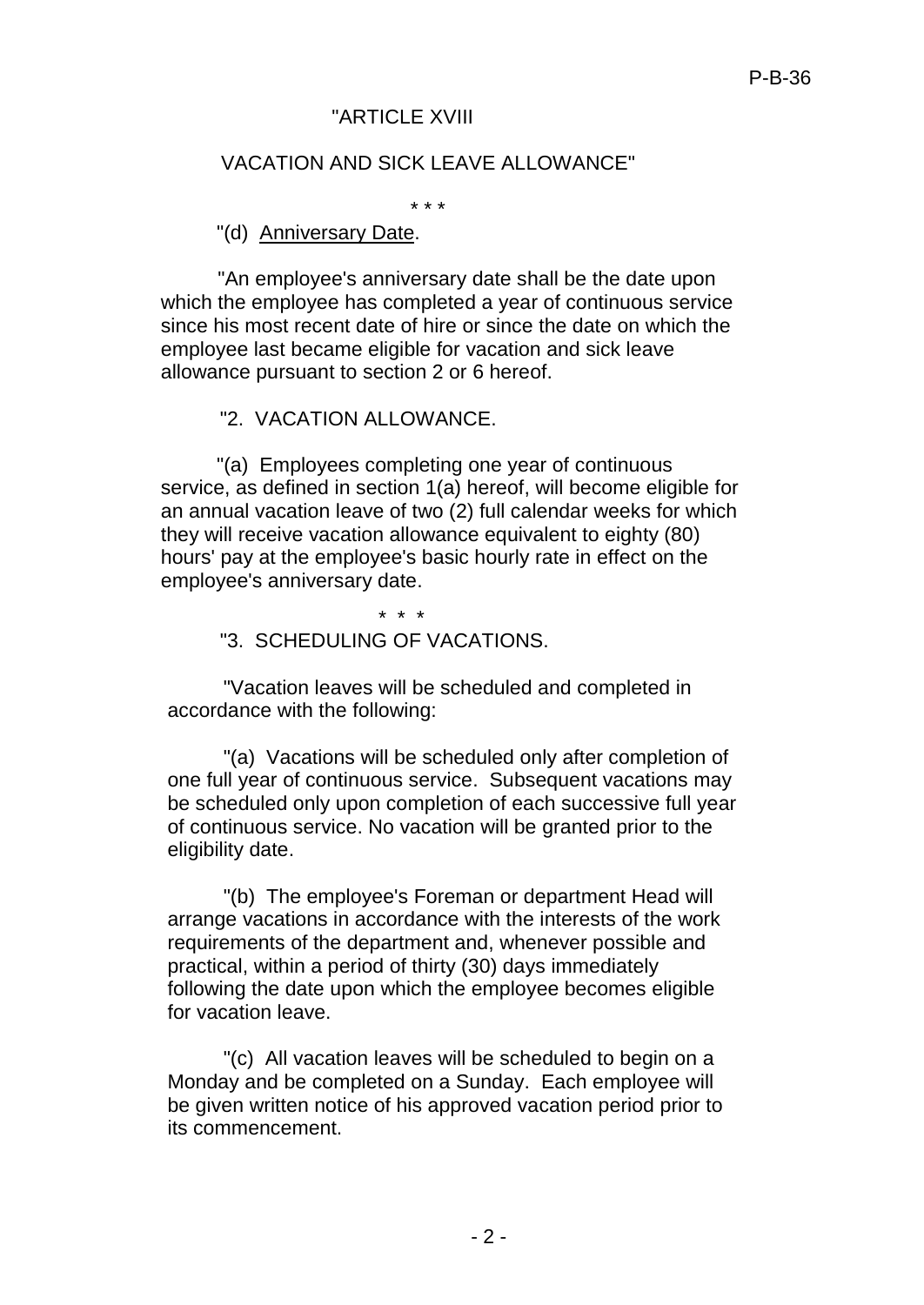"(d) Right to vacation leaves not taken within one year after the most recent anniversary date shall terminate and be waived; provided, that an employee may defer all or a part of his vacation leave for no longer than one year and accumulate up to a maximum of four (4) weeks' vacation leave in any year, which four (4) week vacation leave may be scheduled and taken as one vacation leave subject to the provisions of sections 3(a), (b) and (c) above.

"4. SICK LEAVE ALLOWANCE.

"(a) Employees on the hourly payroll completing one year of continuous service, as defined in section 1(a) hereof, will become eligible for forty (40) hours of sick leave pay computed at the employee's basic hourly rate in effect on the employee's anniversary date. Payment for sick leave allowance shall be made to the employee at the same time vacation allowance is paid.

"(b) Time taken as sick leave shall not be considered as hours or days worked in determining premium pay in any workweek.

"5. PAYMENT OF VACATION AND SICK LEAVE ALLOWANCE.

"(a) Payment for vacation shall be made as soon as practical after the employee's anniversary date.

"(b) An employee who completes a full year of continuous service and who becomes eligible for payment of vacation and sick leave allowance during the time he is on leave of absence, will receive payment as soon as practical after his anniversary date at the basic hourly rate he was receiving at the time he went on leave of absence.

"6. PROBATION OF VACATION AND SICK LEAVE ALLOWANCE.

"(a) Vacation and sick leave allowance will be prorated in the following cases: death, layoff in accordance with the provisions of Article XI, termination because of inability to meet Company medical standards, entry into active duty with the Armed Forces in accordance with the provisions of Article XV, medical leaves of absence in excess of six (6) months when requested in writing by the employee and early or normal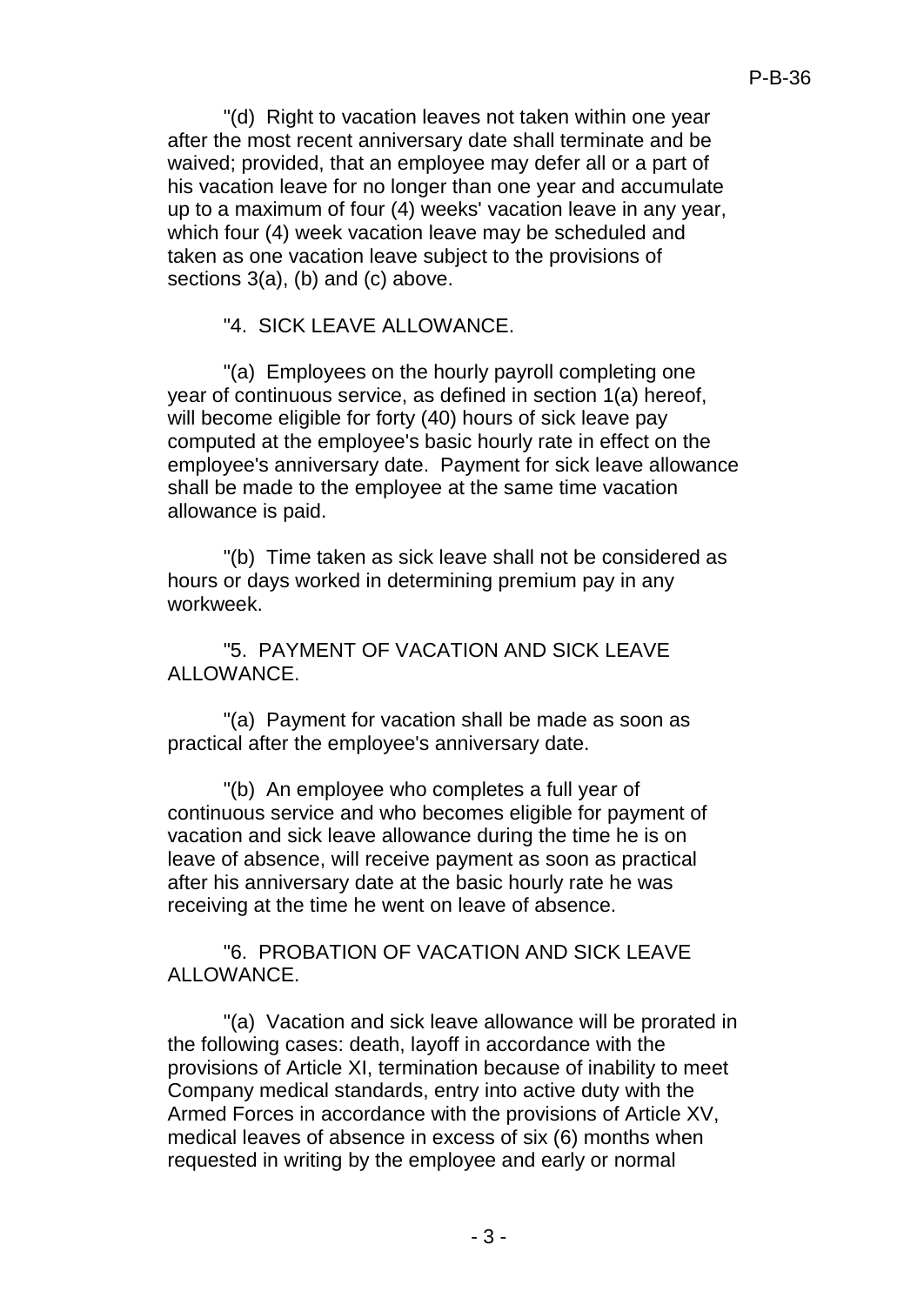retirement in accordance with the provisions of the Hourly Employees Retirement Plan and retirement because of total and permanent disability in accordance with the provisions of such plan.

"(b) For all employees who have not completed twelve (12) or more years of uninterrupted service or fifteen (15) or more years of accumulated service, payment of such prorated vacation and sick leave allowance shall be on the basis of ten (10) hours at the employee's current basic hourly rate (except as provided in section 6(e) below) for each full month of service since his last anniversary date."

The Department of Employment established the claimant's maximum weekly benefit amount at \$55 and issued a determination holding him ineligible for unemployment benefits for three weeks beginning March 28, 1965, under section 1252 of the code, on the ground that he had received 100 hours of pro rata vacation pay and pro rata sick leave pay constituting wages allocable to the period following termination of employment.

The claimant appealed to a referee in Case No. BK-20615. The referee's decision affirmed the departmental determination. In Case No. 65- 2478 this board set aside the referee's decision because of lack of notice to the employer in the prior proceedings. The present appeal is from a further referee's hearing which both parties attended.

The appeal to the referee is dated as signed on April 12, 1965 and postmarked April 13, 1965. The determination is dated as issued April 14, 1965. The record contains no direct explanation of this sequence of events, although it appears that telephone calls and other conversations occurred between the department and the parties before the written determination issued.

## REASONS FOR DECISION

Before proceeding to the substantive issues in this appeal, we must have jurisdiction.

Section 1328 of the California Unemployment Insurance Code provides: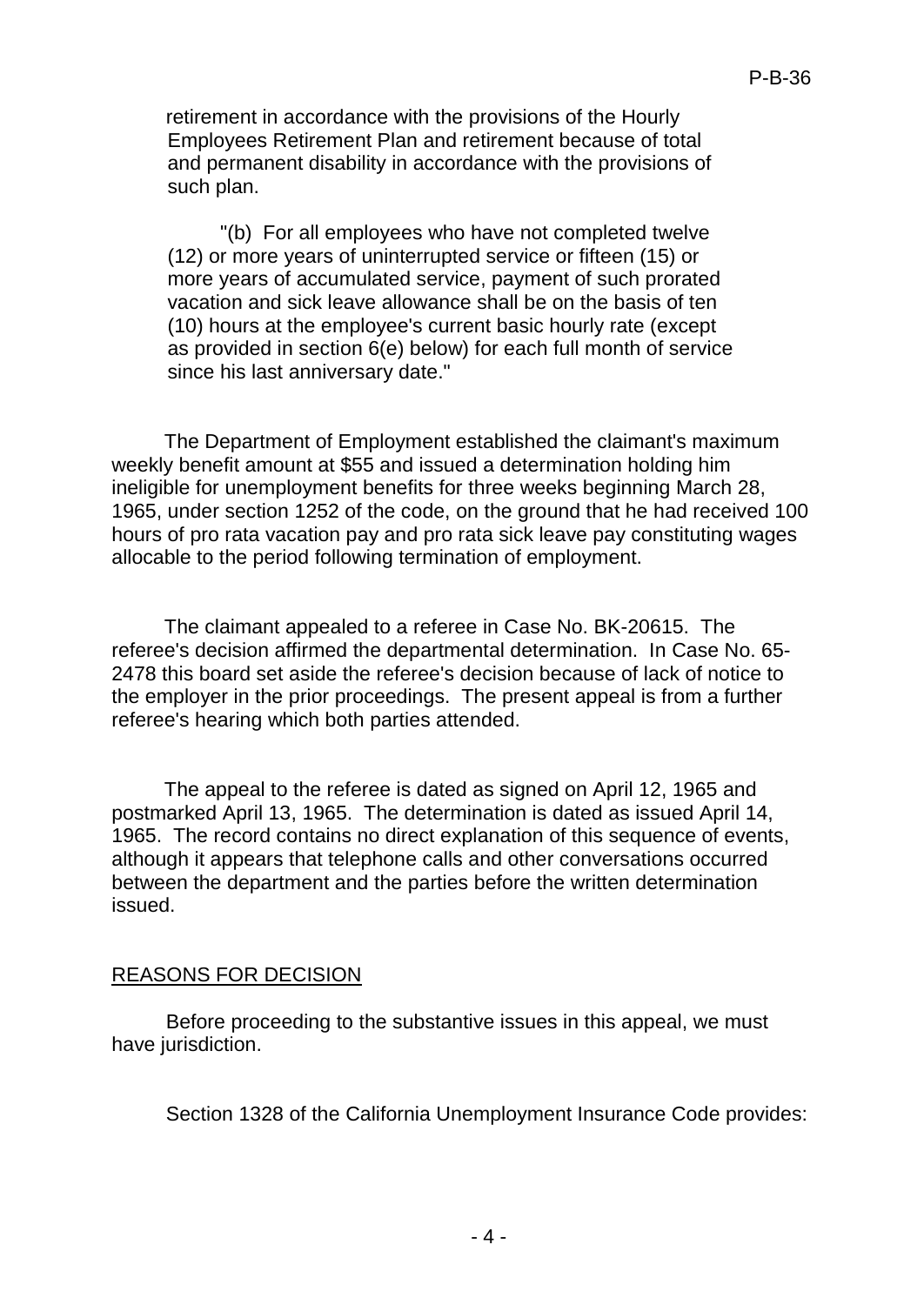"1328. The facts submitted by an employer pursuant to section 1327 shall be considered and a determination made as to the claimant's eligibility for benefits. The claimant and any employer who prior to the determination has submitted any facts or given any notice pursuant to section 1327 and authorized regulations shall be promptly notified of the determination and the reasons therefor and may appeal therefrom to a referee within 10 days from mailing or personal service of notice of the determination. The 10-day period may be extended for good cause. The director shall be an interested party to all appeals."

A referee is without jurisdiction to decide an appeal on its merits unless the appeal complies with these statutory requirements. This view has been upheld by a court of competent jurisdiction. In Henderson v. Rollison (1962), San Diego Superior Court Case No. A-4, it was held that failure to exercise the appeal right within the time allowed was a jurisdictional defect. This board has jurisdiction only over appeals properly brought before a referee (section 1336 of the code).

Of course, an appeal would not normally be intended, when filed, to be from a determination which did not yet exist. It is reasonable to infer, however, where an appeal is filed shortly before the written notice of determination is issued, that the appeal arises from some cause of dissatisfaction, and that this cause of dissatisfaction was an oral determination, later reduced to writing. Appeals from oral determinations or from simple refusals to pay benefits are permissible, for otherwise the right of appeal could be defeated by mere administrative failure to issue a written determination, or the legislative intent of prompt action (section 1326 of the code) could be defeated by unnecessary delay.

The time in which to appeal an oral determination does not begin to run until the written notice of it is issued, so we need not be concerned about the date of the oral determination.

To regard the later issuance of the written determination as requiring a separate appeal in addition to the appeal from the inferred oral determination on the same issue would be unduly technical and serve no valuable purpose. It is contrary to sound public policy for adjudicative agencies, and particularly modern administrative agencies applying complex law to laymen unassisted by private counsel, to avoid decisions on the merits of matters before them by relying on excessively narrow procedural technicalities. We therefore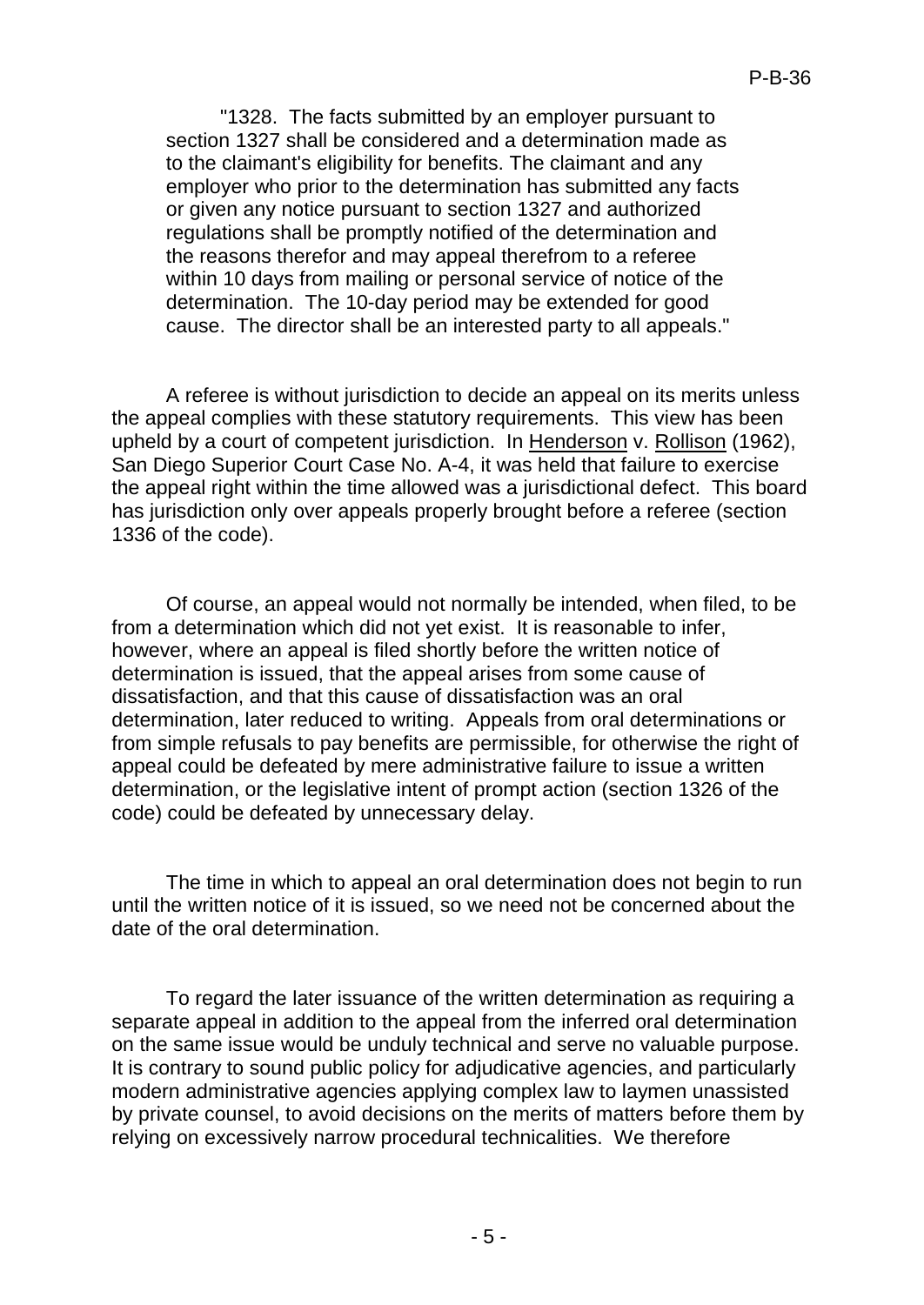conclude that a proper appeal has been filed, and we have jurisdiction to decide the merits of the present case.

Unemployment compensation benefits are payable only to unemployed individuals (section 1251 of the Unemployment Insurance Code).

Section 1252 of the code defines an unemployed individual as follows:

"1252. An individual is 'unemployed' in any week during which he performs no services and with respect to which no wages are payable to him, or in any week of less than full-time work if the wages payable to him with respect to that week are less than his weekly benefit amount. . . ."

We shall first consider whether that portion of the payment the claimant received upon layoff, which has been designated as vacation pay, constitutes wages payable with respect to the week or weeks immediately following the layoff. In our opinion the decision of the court in Jones v. California Employment Stabilization Commission (1953), 120 Cal. App. 2d 770, 262 P. 2d 91, is controlling.

In Jones, the District Court of Appeals considered a claimant's eligibility for benefits who received vacation pay upon termination of his employment due to lack of work. The vacation payment was made in accordance with the provisions of a collective bargaining agreement substantially similar to Article XVIII, section 6, of the agreement now before us. The court held that the vacation payment was wages paid with respect to the period commencing with the date following termination of the claimant's employment and continuing until his vacation pay was used up at his current hourly wage; that the claimant was not unemployed and therefore was ineligible for benefits during this period. In reaching this conclusion the court stated:

" . . . the agreement does not give an employee who is laid off because of lack of work any option relative to vacation or vacation pay. It simply provides that he shall be given pro rata 'vacation pay' computed as of the date of termination in the same manner as annual vacation pay. So, one who is laid off does not lose the vacation benefits which have been accumulating since the last computation date and which he was not entitled to collect as he went along. The future and contingent character of such benefits is here further emphasized by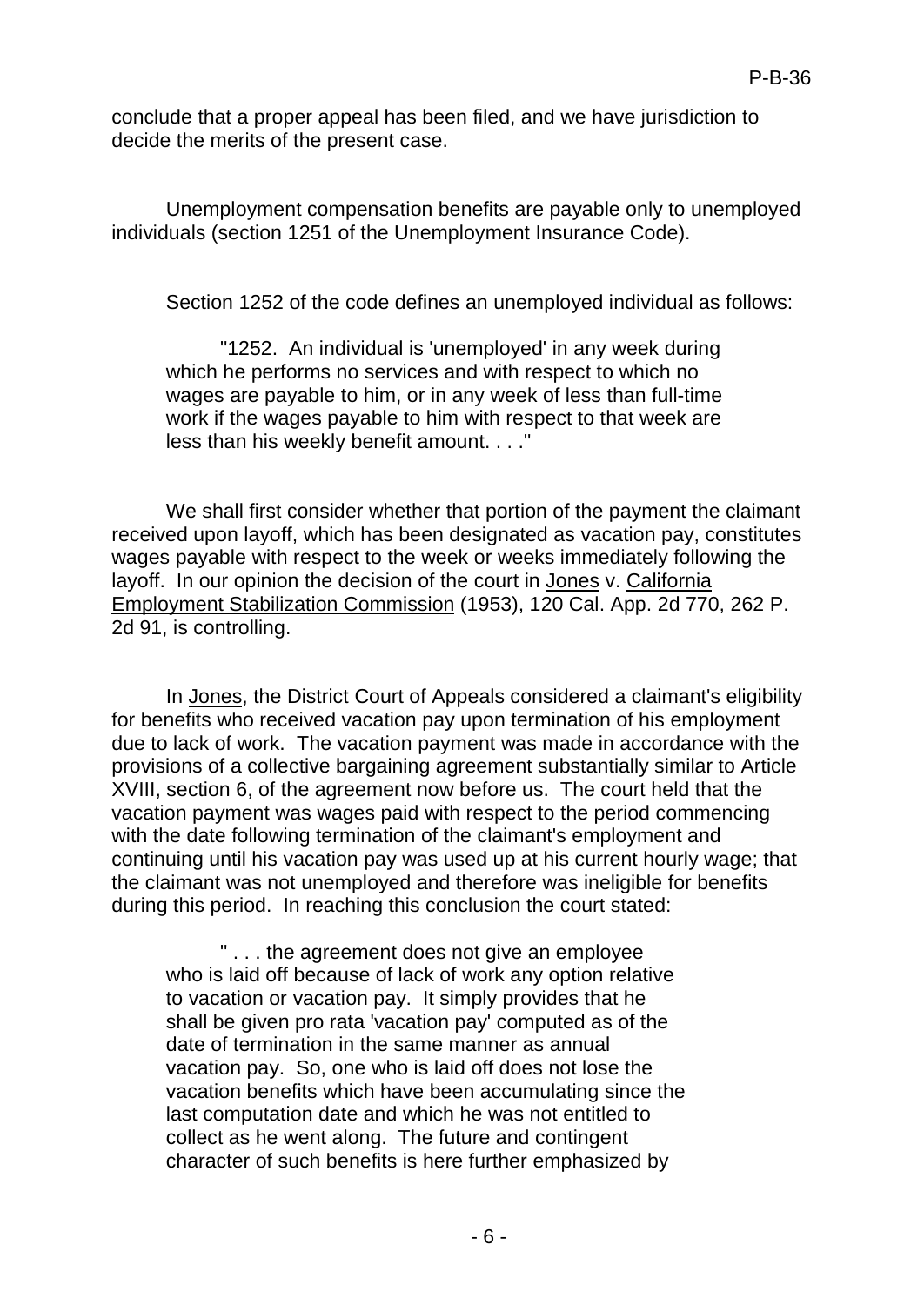the fact that an employee who quits or who is discharged for cause does not receive such pay. The pro rata vacation pay which petitioner received was earned in the same way that annual vacation pay was earned. It has the same characteristics. The parties have designated it also as 'vacation pay.' They must have meant it was for vacation. But petitioner could not realize upon his vacation pay while he was earning it, nor could he then take time off. He could only come into the realization of this benefit upon the happening of the specific condition, viz., that his services were terminated 'through no fault or desire of his own.' He was then entitled to the money he had earned for his vacation which started immediately and continued until his vacation pay had been used up at his current hourly wage. . . ."

While the agreement here in question does give the employee an option to defer the taking of a vacation for one year and thereby accumulate up to a maximum of four (4) weeks' vacation leave in any one year, or to not take a vacation at all and still receive vacation pay, it does not give an employee who is laid off because of lack of work any option relative to vacation or vacation pay. It simply provides that he shall be given pro rata "vacation pay" computed as of the date of layoff or termination in accordance with section 6(b) or (c) of the agreement. For such reason we must hold the vacation payment made to the claimant was payable with respect to the weeks commencing March 28 and April 4, 1965. Since the amount of pay exceeded the claimant's weekly benefit amount for each of those weeks, he was ineligible for benefits during that time under section 1251 of the code, not being "unemployed" as defined in section 1252 of the code.

Our next consideration relates to the Sick-Leave Allowance paid to the claimant under the provisions of Article XVIII, section 6, of the agreement.

An analysis of the nature and treatment of the sick leave allowances provided for in the agreement must begin by elimination of the fiction that they constitute a "bonus" given by the employer as a gift or gratuity for some forbearance by an employee during his employment. The collective bargaining agreement provides that, once laid off, an employee must take his sick leave or vacation allowance computed pro rata since his last anniversary date. Payment for sick leave is to be made at the same time and at a similarly computed rate as vacation pay except for a difference in ratio of hours earned to months of service. Both are prorated to the date the employee's services are terminated.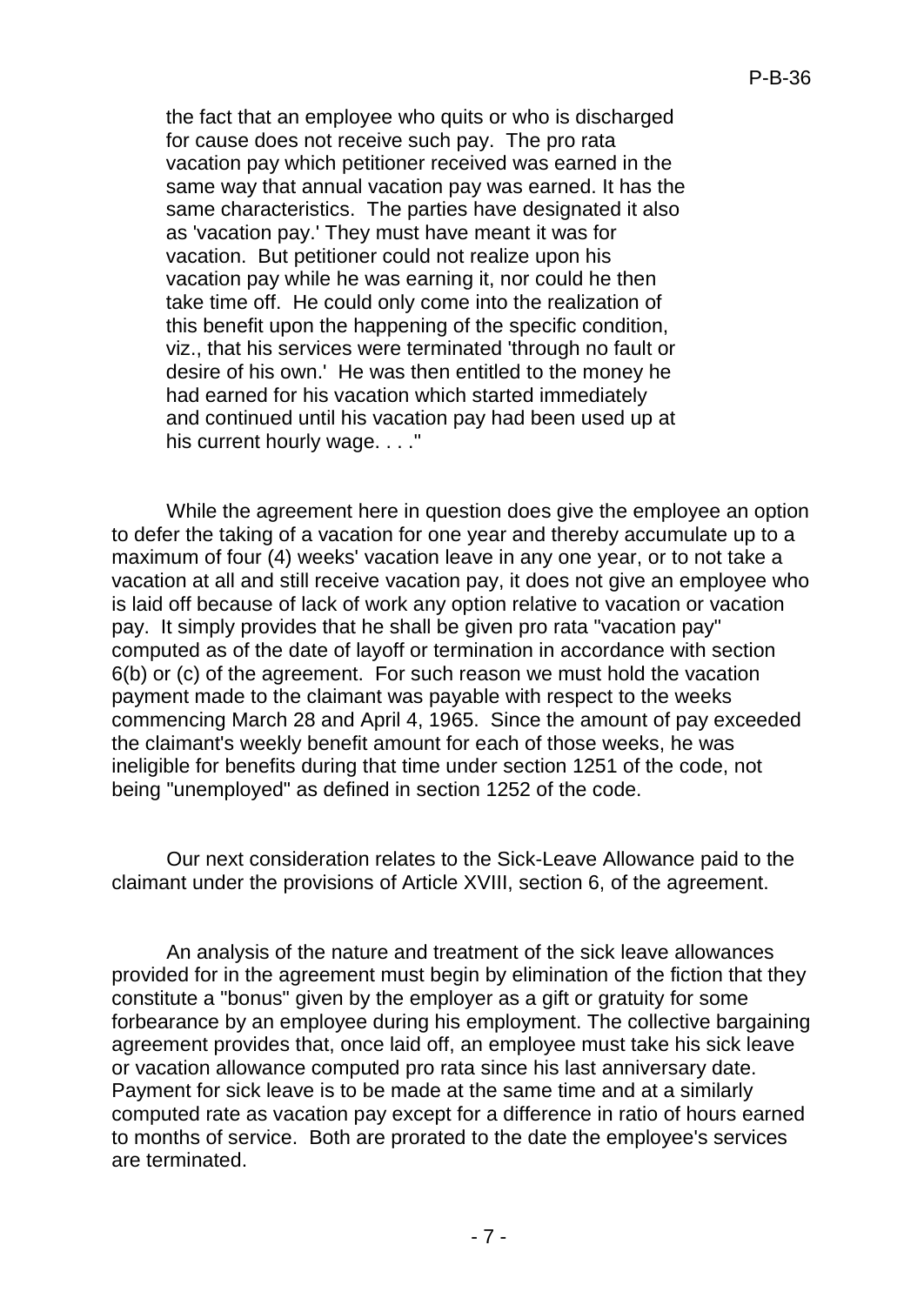Thus both sick leave and vacation allowances become vested at that time, and not before. Being vested, both must be considered as wages - not a "bonus." For only where an employee has no vested right to allowances upon his involuntary termination of employment can they be considered something other than wages (27 Ops. Cal. Atty. Gen. 71; 28 Ops. Cal. Atty. Gen. 40). Seen in this light, the term "bonus" may be more precisely defined as a premium or extra or irregular remuneration in consideration of offices performed or to encourage their performance," or "an extra consideration given for what is received or something given in addition to what is ordinarily received by, or strictly due, the recipient." (Black's Law Dictionary, 4th ed.)

With respect to the allocation of sick leave allowances, the collective bargaining agreement provides, in the same manner as allowances for vacation, that an employee may "realize" or draw upon accrued benefits earlier earned once his anniversary date passes. Payment of these allowances is prospective. The entire pattern for their payment looks to the future. They are earned during one period and received during a later period. Upon the authority of Jones v. California Employment Stabilization Commission, supra, these allowances, whether for sick leave or vacation, must be characterized as wages "with respect to" the later period. The parties obviously did not intend that the payments be allocated to an earlier period when the services were rendered (see also Shand v. California Employment Stabilization Commission (1954), 124 Cal. App. 2d 54, 268 P. 2d 193).

This rationale finds support in legislative intent. That a claimant should not receive dual or duplicate payments is so firmly rooted in California unemployment insurance law as to require no lengthy citation of judicial authority. However, the District Court of Appeals in Jones, 120 Cal. App. 2d at 777, stated:

"As pointed out in Chrysler Corp. v. California Emp. Stab. Com., 116 Cal. 2d 8, 16 . . . the fundamental purpose of unemployment insurance is to cushion the impact of such impersonal industrial blights as seasonal, cyclical and technological idleness, and thus to provide benefits to workers coming within the provisions of the act for unemployment not occasioned with their consent or brought about by their fault. The payment, however, of unemployment benefits to a worker for a period of vacation with pay would not fulfill the purpose of the act."

This principle was further articulated by the California Supreme Court in Bradshaw v. California Employment Stabilization Commission (1956), 46 Cal. 2d 608, 611: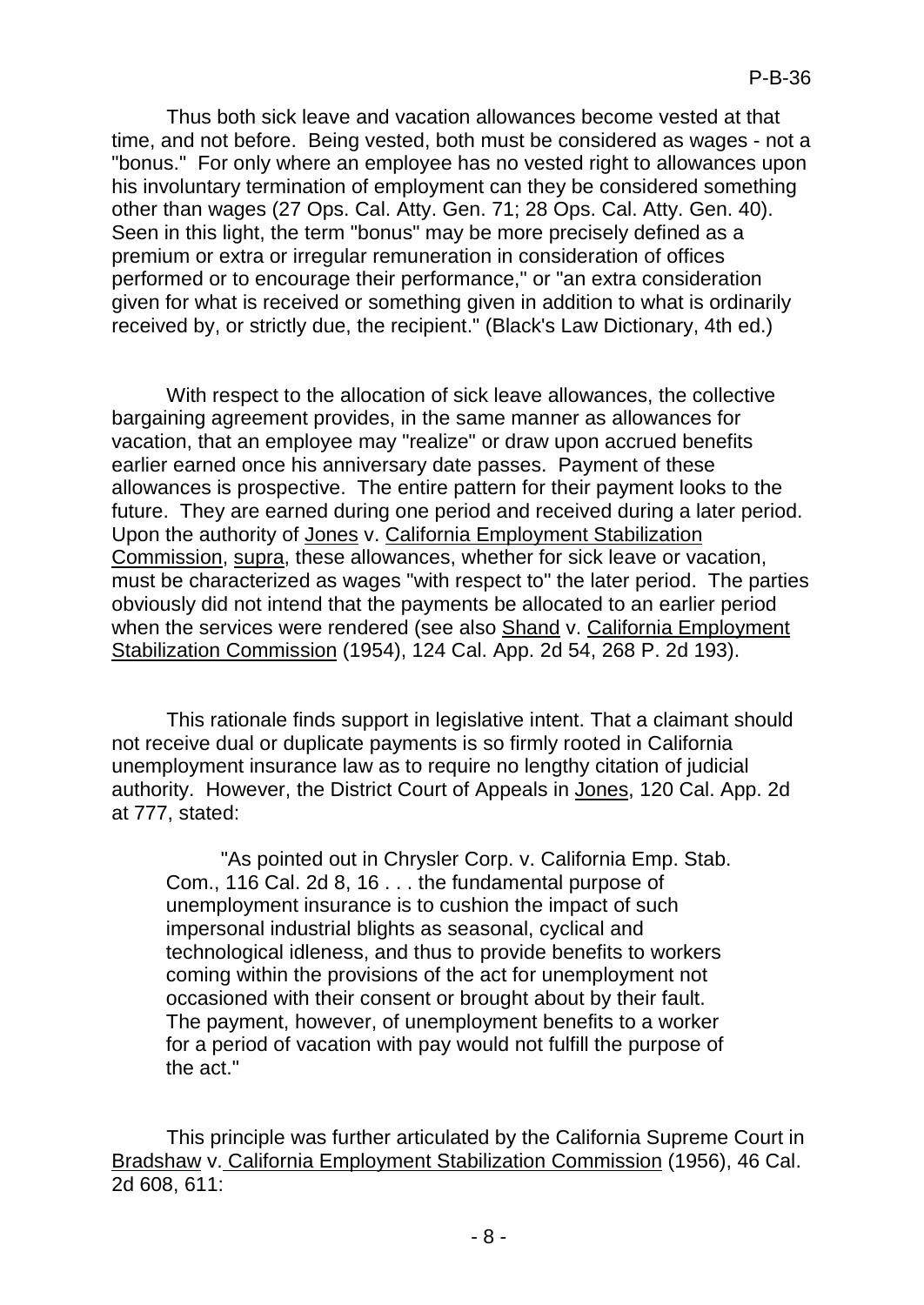"The policy against duplication of payments should not be thwarted by any so-called liberal construction of the act, especially when such construction is not justified by the language of the contract. Unemployment insurance was not intended to protect employees already protected for the same period by their private contracts.'' (Emphasis supplied)

This language is manifestly appropriate when applied to sick leave allowances. Moreover, there should be placed squarely upon the claimant "who claims what appear to be duplicating payments [the obligation] to show that there is no duplication." (Bradshaw, supra, 46 Cal. 2d at 611). The claimants in Bradshaw had relied solely upon the language of their contract, as must the claimants in the instant case, and it alone was found to be insufficient to establish that dismissal pay was paid "with respect to" the period prior to the termination of employment. The analogy is apt. We hold in the instant case that the sick leave allowances were properly allocable to the period following the claimant's termination of employment.

We specifically distinguish in so holding Benefit Decision No. 6376, a case which dealt with earned or accrued as opposed to pro rata sick pay.

In Benefit Decision No. 6376 the employment contract provided for a monthly accrual of sick leave which accumulated to the employee's credit. Any unused sick leave pay was paid to the worker annually after a computation date. Under such circumstances of vesting, the payment was a bonus for failure to be absent due to illness, paid for the period in which the worker would have been entitled to receive the equivalent sick leave pay if illness had occasioned his loss of work.

Aside from identifying the purpose for which payments are to be made, the parties cannot by their contract control the unemployment insurance effect of such payments - neither separately nor by agreement can the parties determine directly that unemployment insurance benefits will or will not be paid for any particular period or that the wages paid will be allocated to any period other than that for which they were paid (see Unemployment Insurance Code section 1342; Shand v. California Employment Stabilization Commission, supra; Pacific Maritime Association v. California Unemployment Insurance Appeals Board (1965), 23 Cal. App. 2d 325, 45 Cal. Rptr. 892; Douglas Aircraft Company v. California Unemployment Insurance Appeals Board (1960), 180 Cal. App. 2d 636, 4 Cal. Rptr. 723). Attempted allocations by parties were rejected in Benefit Decisions Nos. 5789, 6014, 6263, 6303, 6376, 6756, 6779 and 6806.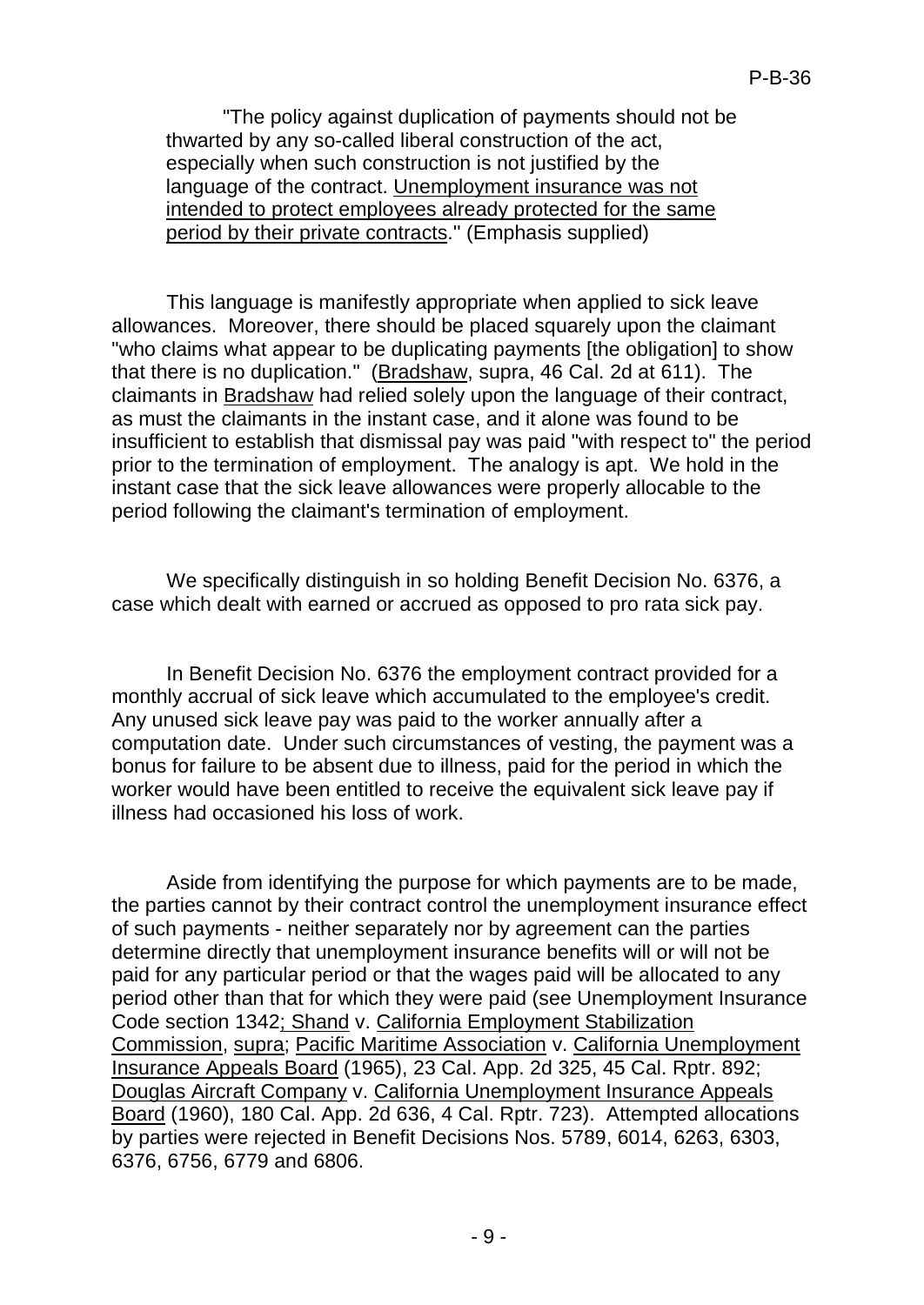As to the claimant's contention that the sick leave payments should be regarded as supplemental unemployment benefits within the scope of section 1265 of the Unemployment Insurance Code, it is significant that Article XXIV of the collective bargaining agreement speaks in terms of "Extended Layoff Benefits." Section 2 of the article states that the benefits provided are to help pay living expenses by "supplementing and not replacing unemployment compensation." In view of this provision in the contract, it would appear that the claimant's contention that the payments involved herein should be regarded as supplementary unemployment benefits is without merit.

## DECISION

The referee's decision is modified. The claimant is ineligible for benefits under sections 1251, 1252 and 1279 of the code for the three weeks beginning March 28, 1965 and ending April 17, 1965.

Sacramento, California, March 4, 1969.

# CALIFORNIA UNEMPLOYMENT INSURANCE APPEALS BOARD

ROBERT W. SIGG, Chairman

CLAUDE MINARD

JOHN B. WEISS

# DISSENTING IN PART – Separate Opinion Attached

LOWELL NELSON

# DON BLEWETT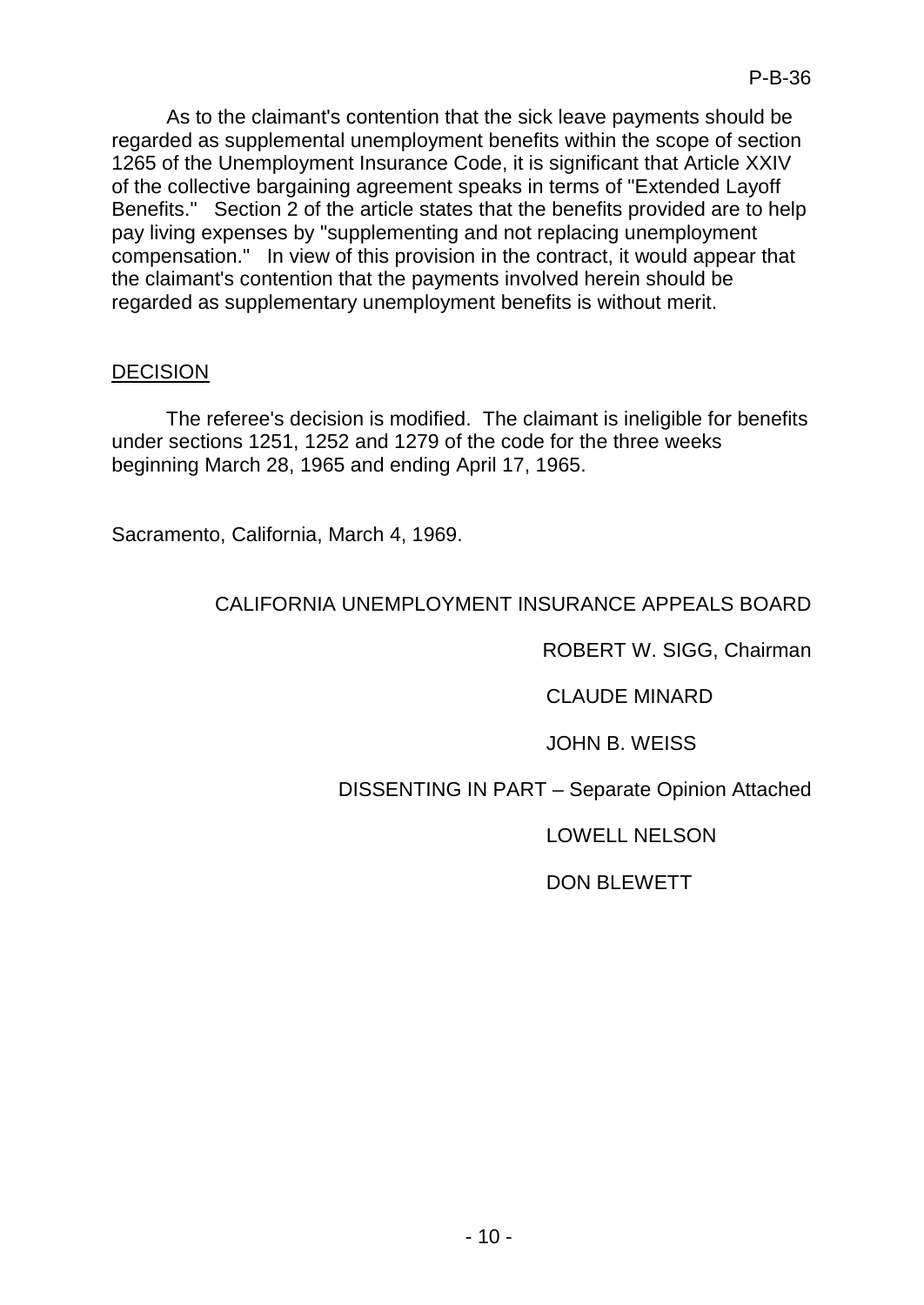### SEPARATE OPINION

#### CONCURRING IN PART - DISSENTING IN PART

We concur as to that portion of the majority decision which holds that the pro rata vacation pay involved is wages allocable to the period following termination of employment and that during such period the claimant was not "unemployed" as defined in section 1252 of the code. We take this position because we agree with the majority that the decision of the court in Jones v. California Employment Stabilization Commission (1953), 120 Cal. App. 2d 770, 262 P. 2d 91, is controlling.

We disagree with that portion of the decision, however, which holds that the Sick Leave Allowance under Article XVIII, section 6, of the Agreement is also properly allocable to the period following the claimant's termination of employment. We do not believe that the majority's attempted distinction between "bonuses" and "wages" is valid. Although the majority points out that the sick leave allowance "must be considered as wages - not a 'bonus'," section 926 of the code specifically includes "bonuses" within the definition of "wages." This is really not the question. The question is one of allocation.

The majority seeks to apply the Jones case to sick leave pay. However, we believe that a distinction exists and should be made.

In Jones, the court continually emphasized that vacation pay is a term of common usage that is generally understood." It means, "pay for a vacation .... The parties have designated it also as 'vacation pay.' They must have meant it was for vacation."

Similarly here the parties have designated a portion of the payment made to the claimant as "sick leave allowance." They must have meant it was pay for being absent from work because of illness. However, once the employment relationship ended there can be no sick leave. As the employer's representative has so cogently pointed out, the effect of the Jones case is to say to the worker who is dismissed, ''Here is your vacation pay, take your vacation now." But the employer can hardly say, "Here is your sick leave pay, go get sick."

So we must look to the purpose for which the payment was made in order to determine its allocation.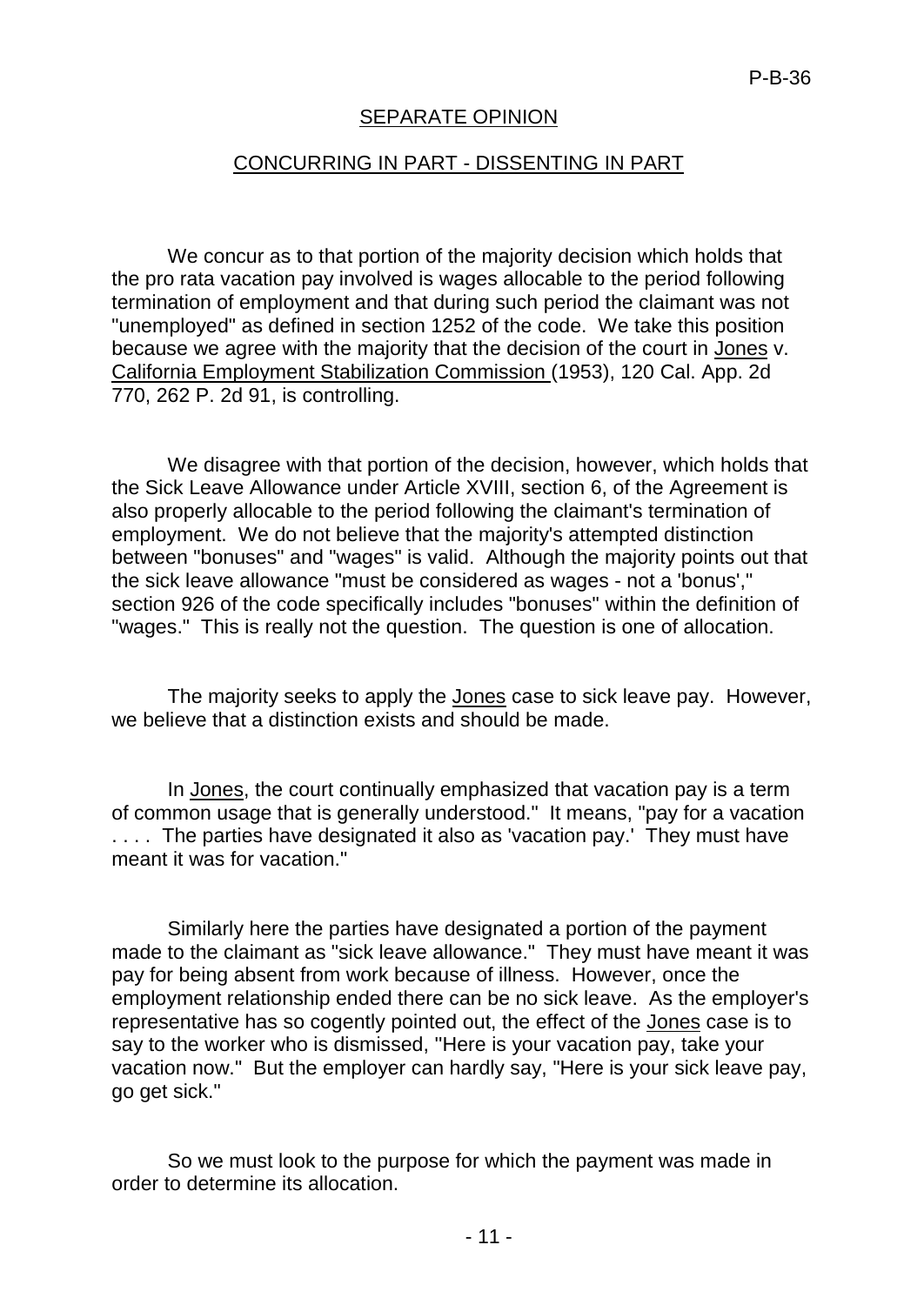In the present case, the payment was designated as sick leave allowance only to identify it. If the claimant had continued to work past the next computation date, he would have received a full week's sick leave allowance. Then, if during the ensuing year the claimant was not sick, a question would arise as to the nature of the payment. However, if he had been off for illness during the ensuing year, that payment would have been true sick leave pay allocable to the period of illness (Barrett v. California Unemployment Insurance Appeals Board (1961), 190 Cal. App, 2d 854, 12 Cal. Rptr. 356). This appears to be the fundamental purpose for the payment, but here the claimant's termination of employment has frustrated that purpose. The payment was made not because the claimant was ill but because the employer-employee relationship had ended. The termination of employment had made it impossible for the claimant to continue as a potential beneficiary under the plan.

Sick leave pay protects the worker against short-term illnesses. Unemployment insurance protects him when he is unemployed and able to work and disability insurance protects him when he is disabled for each spell of disability after a week's waiting period. It is also to be noted that an individual cannot draw unemployment insurance during any week if he is sick and unable to work for even one working day of that week. Further, if the claimant again became employed under a similar contract, he would not immediately qualify for sick leave pay although he could become ill and in need of such payments. Therefore, to allocate the sick leave allowance to the period immediately following the termination of employment would be to deprive the claimant of one of the benefits of his contract of employment, and to leave him unprotected should illness befall him in the future.

In our opinion the payment of the claimant's sick leave allowance under these circumstances should be allocated to the period earned. It was paid for the work done since the last previous computation date and with respect to the period in which that work was done within the meaning of section 1252 of the Unemployment Insurance Code. It follows that such payment did not affect the claimant's eligibility for benefits after Saturday, March 27, 1965.

Further, in holding the sick leave allowance to be allocable to the period following termination of employment the majority relies quite heavily on what it calls the legislative intent that a claimant should not receive dual or duplicate payments of wages and unemployment insurance, citing as authority Bradshaw v. California Employment Stabilization Commission (1956), 46 Cal. 2d 608, 611. Since the Bradshaw case the California Supreme Court has had occasion to review such intent and it held that the declared legislative policy to discourage the duplication of payments upon which the Bradshaw case rested